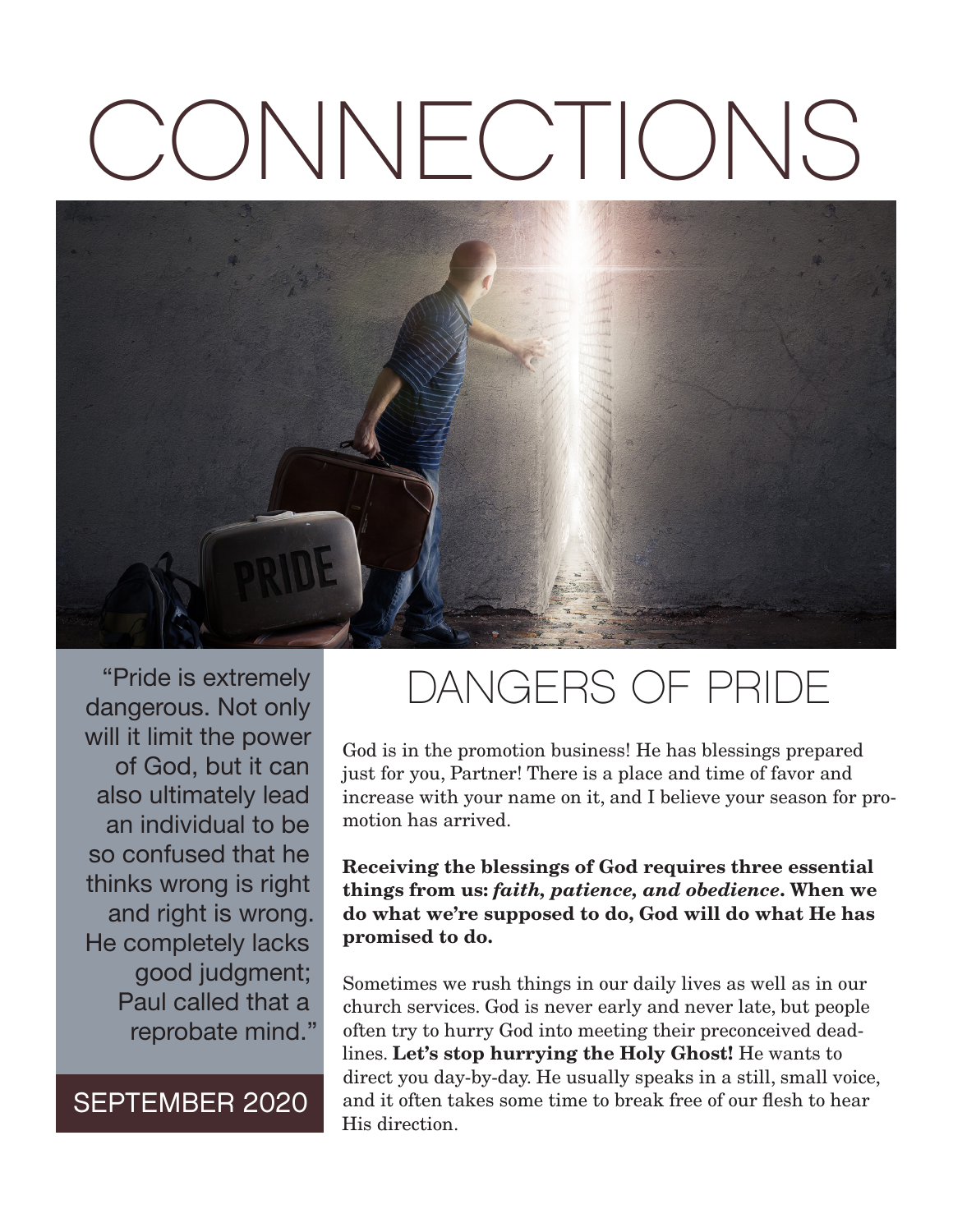**God is not in a hurry.** Whatever God has promised you is a done deal. Don't let the passing of time weaken your faith. If you're still here, there is still time for God's promises to manifest. I like to say, *"It ain't [sic] over!"* When men came from Jairus' house to tell him his daughter was already dead, Jesus told him, *"Be not afraid; only believe" (Mark 5:36)*. Even when it looks like things aren't happening, we must choose to believe! You might ask, *"How long do I have to believe?"* The answer is, "*As long as it takes." Hebrews 6:12* tells us, *"That ye be not slothful, but followers of them who through faith and patience inherit the promises."* Never give up, Partner!

Paul's words to the Galatians have encouraged me many times when the going got tough. When I was sowing seed and my harvest seemed distant, I held onto this verse: *"And let us not be weary in well doing: for in due season we shall reap, if we faint not" (Galatians 6:9).*You shall reap! Due season is coming! But your due season and your neighbor's due season may be weeks, months, or even years apart. Partner, I want to share some insight with you about a vital verse on how to keep your heart and attitude right while you anticipate your harvest.

#### 1 Peter 5:6 Humble yourselves therefore under the mighty hand of God, that he may exalt you in due time.

I believe your due season is here, but God can't elevate us unless we humble ourselves. **It's up to us to obey God and resist pride.** The New Testament uses several different Greek words to describe *pride*, but to boil them all down, *pride describes an individual who has an inflated image of himself*. *A prideful person is conceited, high-minded, braggadocious, haughty, arrogant, and presumptuous.* A presumptuous person says, *"I think things should happen such-and-such a way on such-and-such a timeline. It must happen that way because that is how I see it!"* **Partner, if we think we know better than everyone else, including the Lord God, we are swelled up, pompous, and heading for a crash!**

Now, we are supposed to love ourselves. After all, Jesus told us to love our neighbor as ourselves (*Matthew 22:39*). However, if we begin to think too highly of ourselves, we will delay our due season of blessing! People can stop the power of God by having an inflated view of themselves as better, brighter, or more important than others! Notice what Paul told Timothy about the days in which we live.

# 2 Timothy 3:1-7

This know also, that in the last days perilous times shall come. For men shall be lovers of their own selves, covetous, boasters, proud, blasphemers, disobedient to parents, unthankful, unholy, Without natural affection, trucebreakers, false accusers, incontinent, fierce, despisers of those that are good, Traitors, heady, highminded, lovers of pleasures more than lovers of God; Having a form of godliness, but denying the power thereof: from such turn away. For of this sort are they which creep into houses, and lead captive silly women laden with sins, led away with divers lusts, Ever learning, and never able to come to the knowledge of the truth.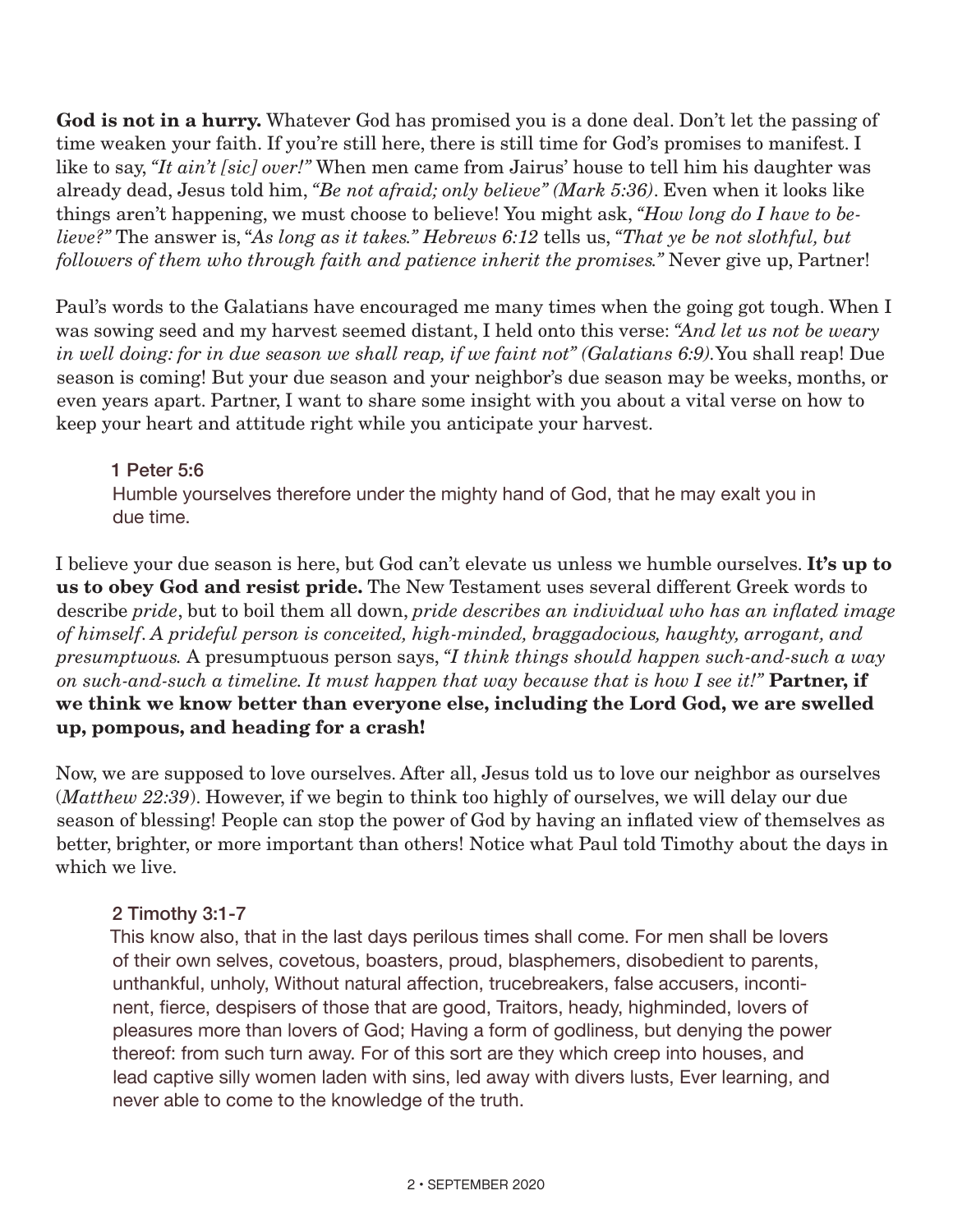Paul prophesied that in the last days men would have inflated views of themselves. They would be high-minded, arrogant, swelling, and presumptuous. Remember, that Paul was writing to the church! He warned us that within our own company, we could see the power of the Holy Ghost wane because of the pride of man!

# **Pride is extremely dangerous. Not only will it limit the power of God, but it can also ultimately lead an individual to be so confused that he thinks wrong is right and right is wrong. He completely lacks good judgment; Paul called that a reprobate mind.**

# Romans 1:28-32

And even as they did not like to retain God in their knowledge, God gave them over to a reprobate mind, to do those things which are not convenient; Being filled with all unrighteousness, fornication, wickedness, covetousness, maliciousness; full of envy, murder, debate, deceit, malignity; whisperers, Backbiters, haters of God, despiteful, proud, boasters, inventors of evil things, disobedient to parents, Without understanding, covenant breakers, without natural affection, implacable, unmerciful: Who knowing the judgment of God, that they which commit such things are worthy of death, not only do the same, but have pleasure in them that do them.

If we allow pride to grow unchecked in our hearts, we can come to the place that we think we are right about everything, but we are going completely against God's Word. I never want to find myself in the place where the Holy Ghost cannot correct me, do you? If I'm wrong, I want the Lord to show me so I can fix it.

Why is pride so dangerous? It will keep you from operating successfully in your due season, and it is a tool that Satan skillfully wields! The psalmist told us that pride keeps people from seeking God.

#### Psalm 10:4

The wicked, through the pride of his countenance, will not seek after God: God is not in all his thoughts.

If you ever get to the place where you say, *"This is what I think about that issue. I don't need to seek God about it,"* you've gotten into pride. Honestly, we've all been there at one time or another. We presumptuously charged forward with plans and projects; a few steps down the road, we realize we made a big mistake!

Partner, I hope I'm not stepping on your toes too much with this letter, but if so, God will heal them! I love you too much to withhold the truth! *Proverbs 16:5* warns us, *"Every one that is proud in heart is an abomination to the Lord: though hand join in hand, he shall not be unpunished."*  **Pride will keep you from being in good standing with God! God is love, but God hates some things too. One of them is pride.**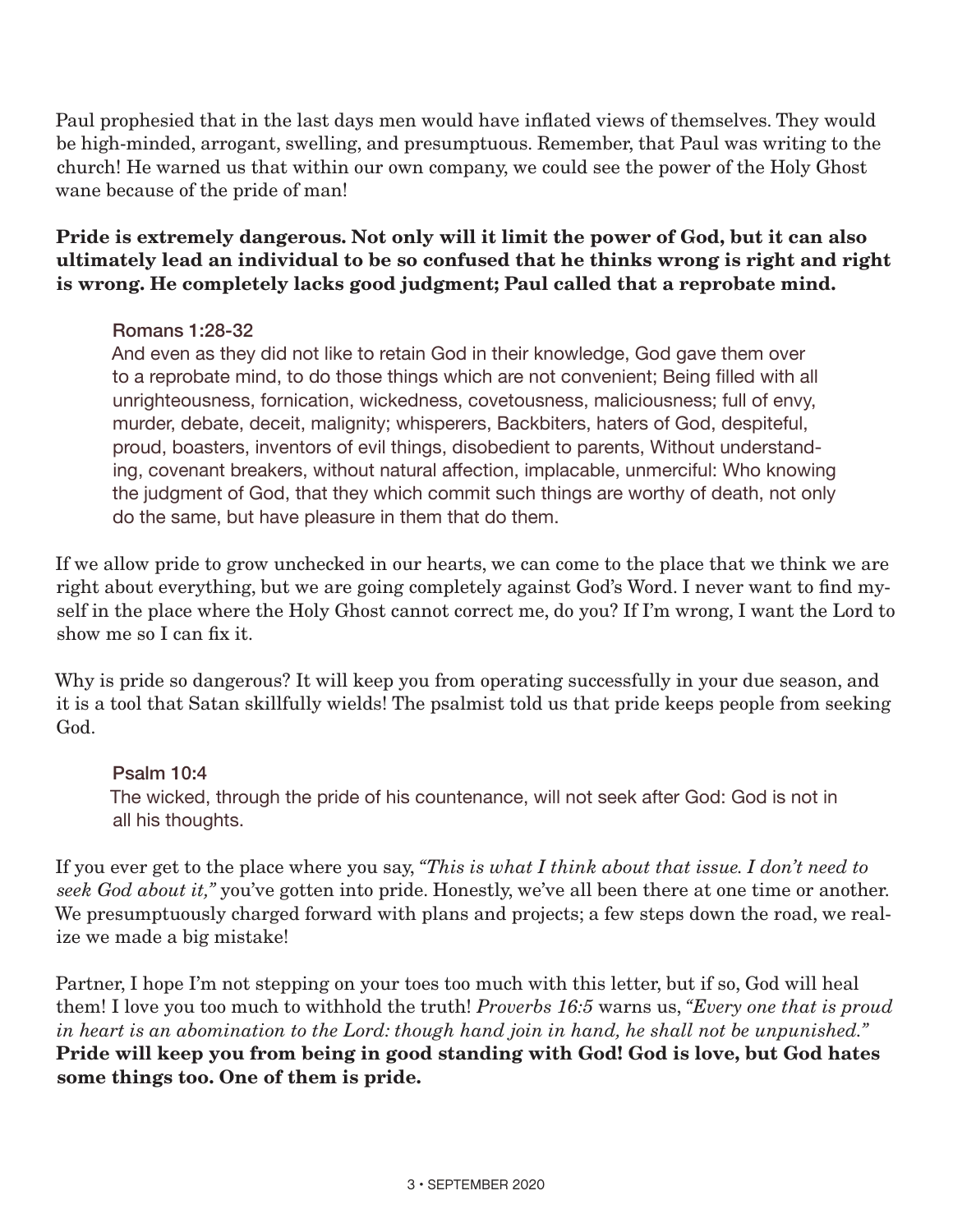Proverbs 8:13 The fear of the Lord is to hate evil: pride, and arrogancy, and the evil way, and the froward mouth, do I hate.

If we have any pride in us, we'd better deal with it! I don't want to be anything that God hates. God wants you to be ready to receive your harvest in due season, but pride will destroy the return on your giving; it can also ruin your family, your employment opportunities, and lead to ill health, lack of wealth, and complete failure.

Proverbs 16:18

Pride goeth before destruction, and an haughty spirit before a fall.

It may appear that successful, experienced people are full of pride, but we shouldn't confuse pride with confidence. The Bible tells us that the novice is more susceptible to pride than the well-established individual. In describing the qualifications for a Bishop, Paul told Timothy, that the candidate must *"Not* [be] *a novice, lest being lifted up with pride he fall into the condemnation of the devil" (1 Timothy 3:6).* Can I be honest with you, Partner? I've been in the ministry over 45 years. I've been a Pastor for 40, and the older I get, the more understanding I have. When I was younger, I had a lot more pride than I do now. When I had some early success, the devil was telling me, *"You are something else!"* My outlook changed, however, after several decades of serving God. I look back now and realize that everything good that happened was God's doing. It wasn't my education or intelligence; it was the mercy of God! The grace of God will turn a mess into a blessing, but it won't work for the prideful!

Another reason that God hates pride is that it is a significant source of strife. *"He that is of a proud heart stirreth up strife: but he that putteth his trust in the Lord shall be made fat" (Proverbs 28:25).* **A straight line connects pride and strife because pride is a fight starter. When someone thinks he knows it all and is always right, he inevitably will get into an argument with someone who disagrees.**

Proverbs 13:10 Only by pride cometh contention: but with the well advised is wisdom.

Did you notice the word *only* in *Proverbs 13:10*? In other words, without pride, we wouldn't have contention, division, and strife in our families, neighborhoods, cities, nations, or in the church of the Lord Jesus Christ! Imagine that! Don't let pride separate you from the blessings of God. Pride keeps people from saying, *"I am sorry. I was wrong."* Admitting that you are not always perfect is not weak; it is a source of power. *First Peter 5:5* tells us, *"God resisteth the proud, and giveth grace to the humble." Grace* is *the supernatural empowerment of God*!

**Pride makes us feel as though we need to defend ourselves and our reputation. True humility trusts God as our defense and shield!** My spiritual father, *Reverend Kenneth E. Hagin*, never defended himself against people who spoke ill of him. He would simply continue